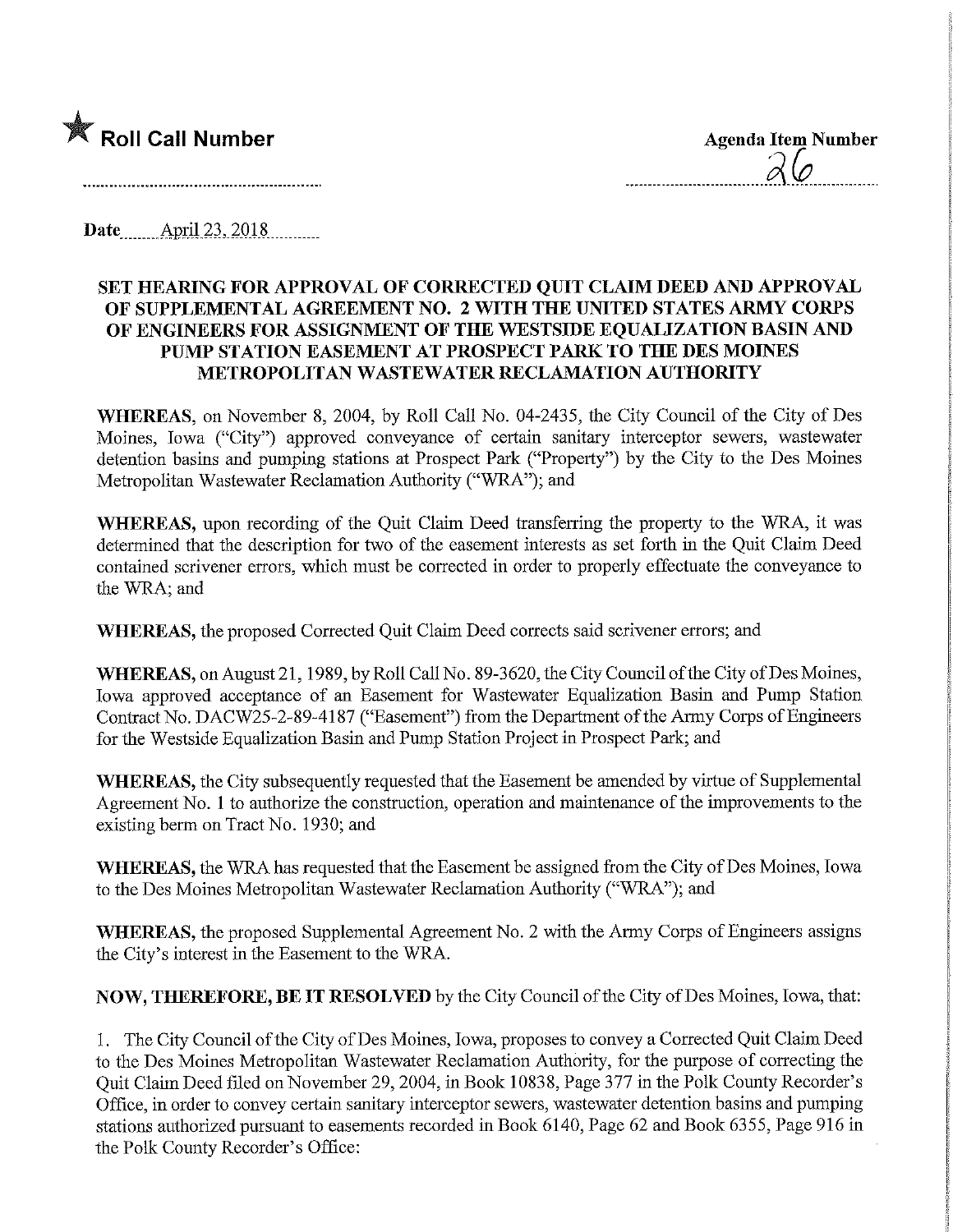

Date April 23, 2018

2. The City Council of the City of Des Momes, Iowa, further proposes to accept Supplemental Agreement No. 2 Easement for Wastewater Equalization Basin and Pump Station Contract No. DACW25-2-89-4187, which assigns the City's interest in said easement to the Des Moines Metropolitan Wastewater Reclamation Authority.

2. A public hearing shall be held on May 7, 2018, at 5:00 p.m. in the City Council Chamber, 400 Robert D. Ray Drive, Des Moines, Iowa. At that time, the City Council will consider the above-described proposals and any other(s) submitted prior to or during the public hearing.

3. The City Clerk is hereby authorized and directed to publish notice of said proposal and hearing in the form hereto attached, all in accordance with Section 362.3 of the Iowa Code.

4. There are no proceeds associated with this action.

Moved by to adopt.

APPROVED AS TO FORM:

I^t^fA. Wieland, Assistant City Attorney

| <b>COUNCIL ACTION</b> | <b>YEAS</b> | <b>NAYS</b>          | <b>PASS</b>                  | <b>ABSENT</b> |
|-----------------------|-------------|----------------------|------------------------------|---------------|
| <b>COWNIE</b>         |             |                      |                              |               |
| <b>BOESEN</b>         |             |                      |                              |               |
| <b>COLEMAN</b>        |             |                      |                              |               |
| <b>GATTO</b>          |             |                      |                              |               |
| <b>GRAY</b>           |             |                      |                              |               |
| MANDELBAUM            |             |                      |                              |               |
| <b>WESTERGAARD</b>    |             |                      |                              |               |
| <b>TOTAL</b>          |             |                      |                              |               |
| <b>MOTION CARRIED</b> |             | $\ddot{\phantom{0}}$ | <b>APPROVED</b><br>$\ddotsc$ |               |

## **CERTIFICATE**

I, DIANE RAUH, City Clerk of said City hereby certify that at a meeting of the City Council of said City of Des Moines, held on the above date, among other proceedings the above was adopted.

IN WITNESS WHEREOF, I have hereunto set my hand and affixed my seal the day and year first above written.

. City Clerk